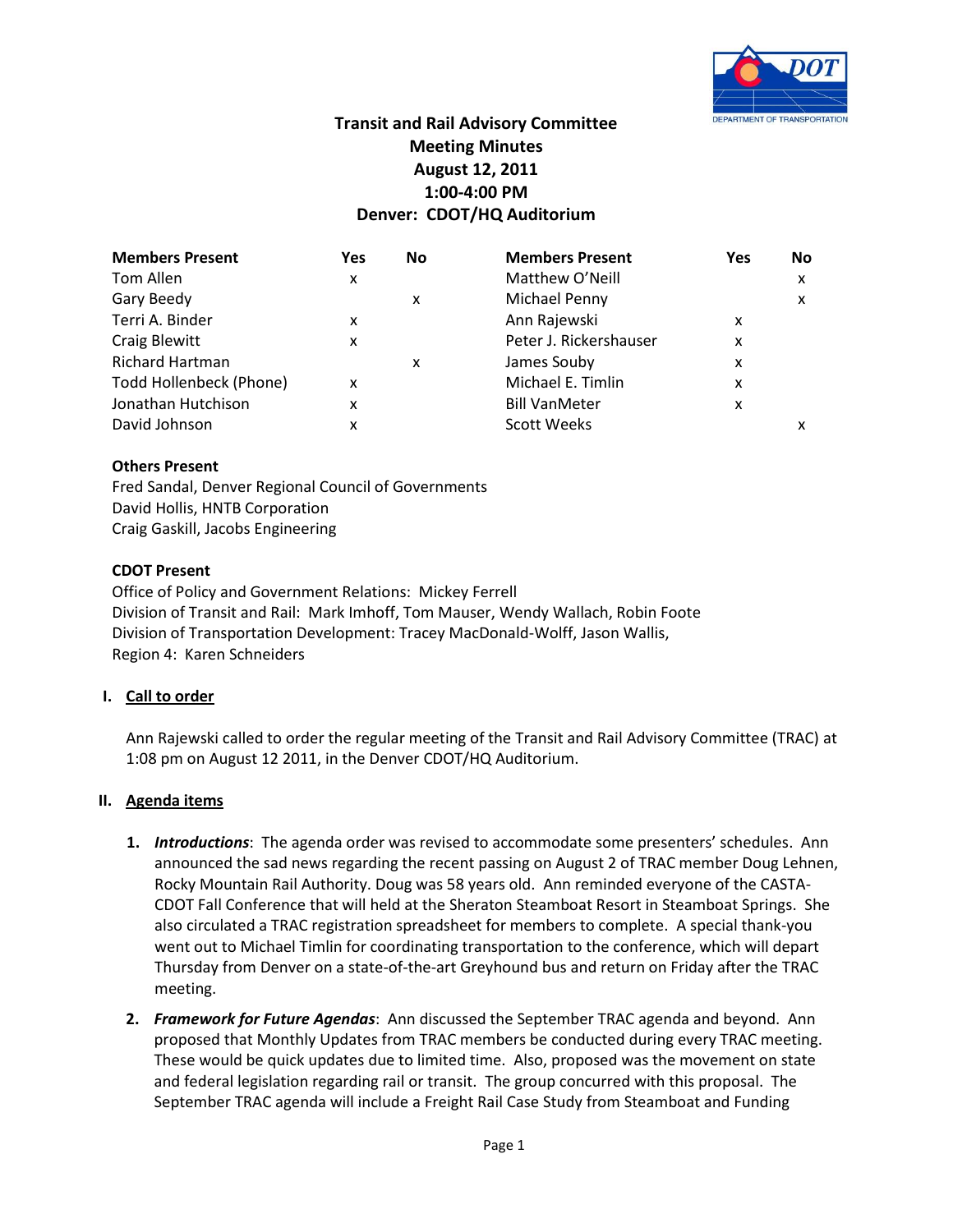Freight Rail in Colorado. Ann reminded the group of the Performance Measures Session that will be held Thursday afternoon at the CASTA-CDOT Conference in Steamboat.

The Transit and Intermodal Committee (T&I) Retreat is tentatively scheduled for spring 2012. TRAC will bring policy issues to the T&I. Performance measures will also be presented on Freight, Public and Private Investment, and Operating Costs.

Jim Souby mentioned there were some issues regarding Intercity Bus (ICB) access to Denver Union Station. He wanted to know if CDOT took action to change that access to improve connections. Mark mentioned a few years back CDOT conducted an ICB study. His current thoughts were to expand on that study, using that ICB study, with the help from a consultant, to specifically look at metro area connections but also others in the state. Mark would like to get the process started this fall. Jim said he will write a letter of encouragement.

Mark mentioned the plans are stacking up; the ICB plan will fit into the State Transit Plan and the State Transit Plan will fit into the 2040 Statewide Transportation Plan. Mark stated that the Denver Union Station Project Authority (DUSPA) is the construction entity and handles funding to get things built, but not the transportation operations. Jim expressed concern that DUSPA was setting in stone what he would like to be flexible. Jim agreed to take the topic offline and Mark agreed to send Jim copies of the ICB letters that were received.

Terry Binder asked if the ICB study was by region or area. Mark stated the ICB is the whole state and would also include regional bus services. Ann added that there were two different types of riders. FREX is a good example of a commuter service that goes outside of the boundaries of a region. Michael Timlin added that connectivity should be with intercity, regional and local transportation, and between both public and private systems.

**3.** *Catch 22 Transit – Intercity and Commuter Service*: John Tayer provided a PowerPoint presentation on the Transit Paradox and RTD's Bigger Financial Conundrum. John explained the inputs and outputs that make up transit operations. Inputs or expenditures (salaries, wages, fringe benefits, materials, supplies, services, utilities, insurance, purchased transportation, debt service, capital expenditures) result in the output, which are service hours. The funding drives expenditures, which lead to service hours. Regional Transportation District (RTD) has many external influences that make it a challenge for the system. Higher gas prices compounded with decreased revenue and increased operating costs result in service cuts to people when people need transit the most. John provided an overview of RTD's Base System Operation Expenses, which was a total of \$365.5 million for 2011. Fuel costs made up 8.4 percent of this budget. The Base System Funding Sources, excluding Financing for 2011 was \$459.1 million. Sales and Use Taxes make up 50 percent of the base revenues and Passenger Fares make up 23 percent. In 2012 it is anticipated that RTD will have a \$34 million deficit and growing to \$124 million by 2016. The consequences are to cut bus and rail service. RTD's Strategic Budget Plan for prior years has been cut by \$29.3 million in 2009, \$7.7 million in 2010, and \$18.1 million in 2011. The RTD Board created a Long Range Fiscal Sustainability Task Force. The purpose of the Task Force is to develop a formal written report to be submitted to the RTD Board in Jun 2011 detailing opportunities for operating efficiencies and revenue enhancements to ensure RTD fiscal sustainability in the long term. In summary, the Task Force recommended 13 potential actions.

John concluded the presentation and opened the floor for questions. Jim asked about the impact on ridership. John stated the 11 percent increase in fares resulted in a 25 percent reduction in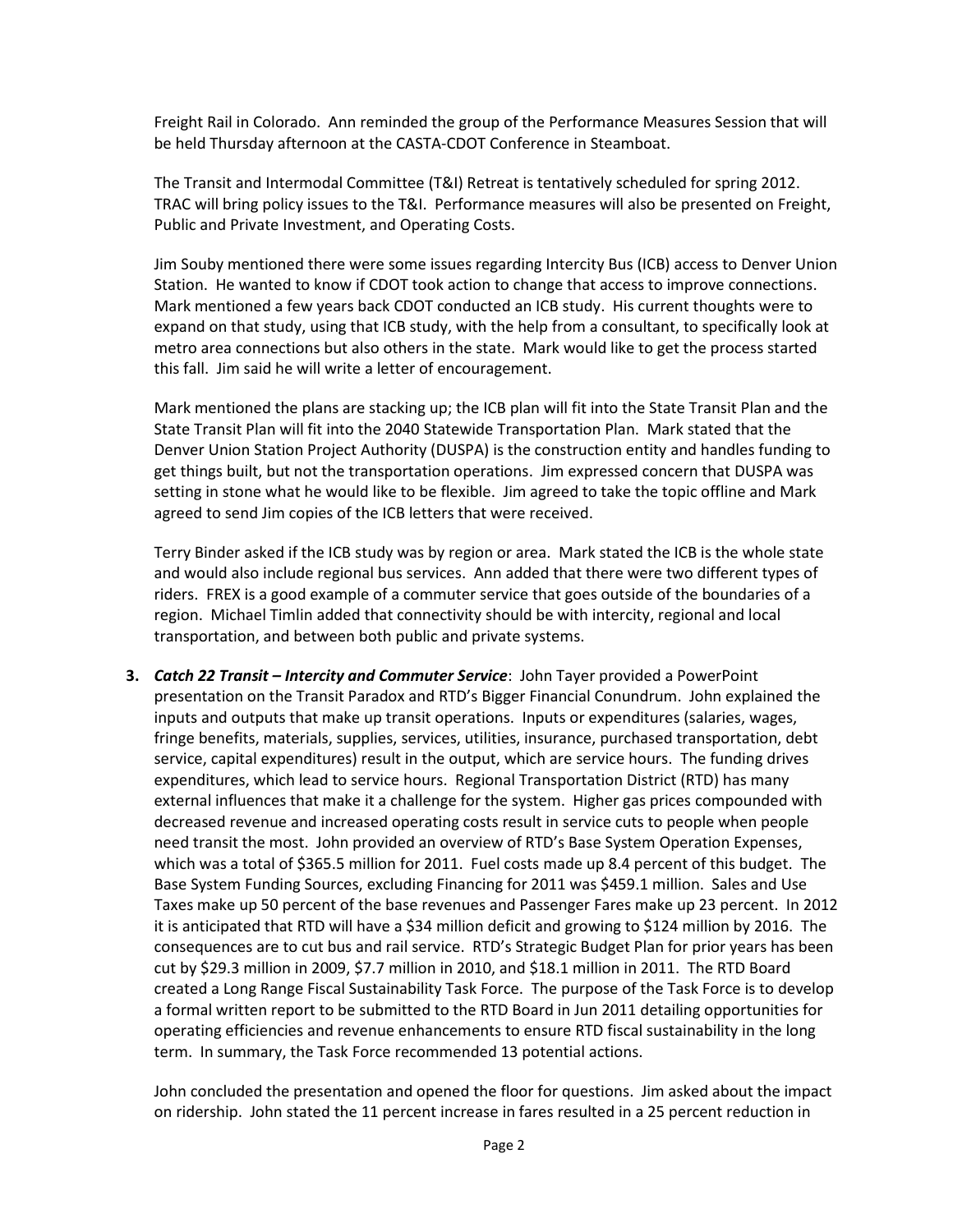ridership. Jim also asked what percentage of a family budget is for transit. Bill VanMeter mentioned he has this information for the region. Terry Binder mentioned that when she was on the Board there was plenty of money in sales tax, which paid for parking facilities for riders; however, paying for parking is now being considered and is controversial. John stated that this would be analyzed. Terry also mentioned, in Arvada a ride is provided to Denver International Airport and ridership hours have increased. John replied if you reduce the size of a vehicle, and have a direct route, this may reduce costs. Service optimization would allow a system that serves more people and have cost savings with smaller vehicles; however, driver costs would still be high. Mark mentioned that partnership with ICB lines can capture the value. John agreed, for example Greyhound shuttles people to the mountains. However, RTD buses are not designed to go the long trips because they do not have bathrooms, so you pass off this service to Greyhound.

**4.** *Funding and Financing of Transit Operations*: Mickey Ferrell provided an overview of FASTER funding for Transit projects. FASTER funds are from fees associated to registering your vehicle. Statewide FASTER projects are allocated \$10 million per year and local FASTER projects are allocated \$5 million per year. FASTER funding is distributed through a statewide competitive grant process.

Federal transportation funding sources come from gasoline tax plus vehicle registration fees plus other fees and tickets. Of the gasoline tax, the state tax is 22 cents per gallon and the federal tax is 18 cents per gallon. Currently, the federal tax on gas goes to the Highway Trust Fund (HTF), part of which is given to the FTA for transit. These transit funds from the HTF go towards an Urbanized formula, which are provided directly to urbanized transit providers like RTD. They also is a Rural formula that's provided to the states, which determine where to award the funds. The FTA Section 5309 capital discretionary funds are obtained through the General Fund, not the HTF. How will the General Fund money be obtained given the tight budget? One thought would be to eliminate the line between the Trust Fund and the General Fund. Transportation would become a 100 percent General Fund program, which is good and bad. Good because you eliminate the struggle about how much transportation funding comes from the General Fund and how much from HTF; bad because the General Fund can be used to pay for other things such as housing. The Highway Trust Fund would be used for anything at the federal level.

Reauthorization and federal funding is a big question these days. Mickey is not sure what Congress is going to do. He was asked how we can help transit when gas tax dollars are going down. Mickey responded that the Vehicle Miles Traveled (VMT) is tied to the economic industry in Colorado and our VMT is either up or down. Mark mentioned there are bills that are out there that may help.

Mickey stated the federal transportation authorization bill (2005-2009) expired but the gas tax was extended out. However, the tax will expire on September 30<sup>th</sup> if not extended. Failure to renew the gas tax could be very harmful for transportation funding, for there would be no funds in the Trust Fund. For reauthorization of the surface transportation bill, one proposal is to extend it for six years and one for two years. CDOT's position is to support the 2-year extension.

Colorado has not raised its gas tax in 20 years. Adjusting gas tax in 2 years is under discussion. Terry asked if the Mileage Base User Fees were being considered. Mickey stated this was a pilot program and there are issues that need to be worked out with the other states. This is considered the best long term funding solution.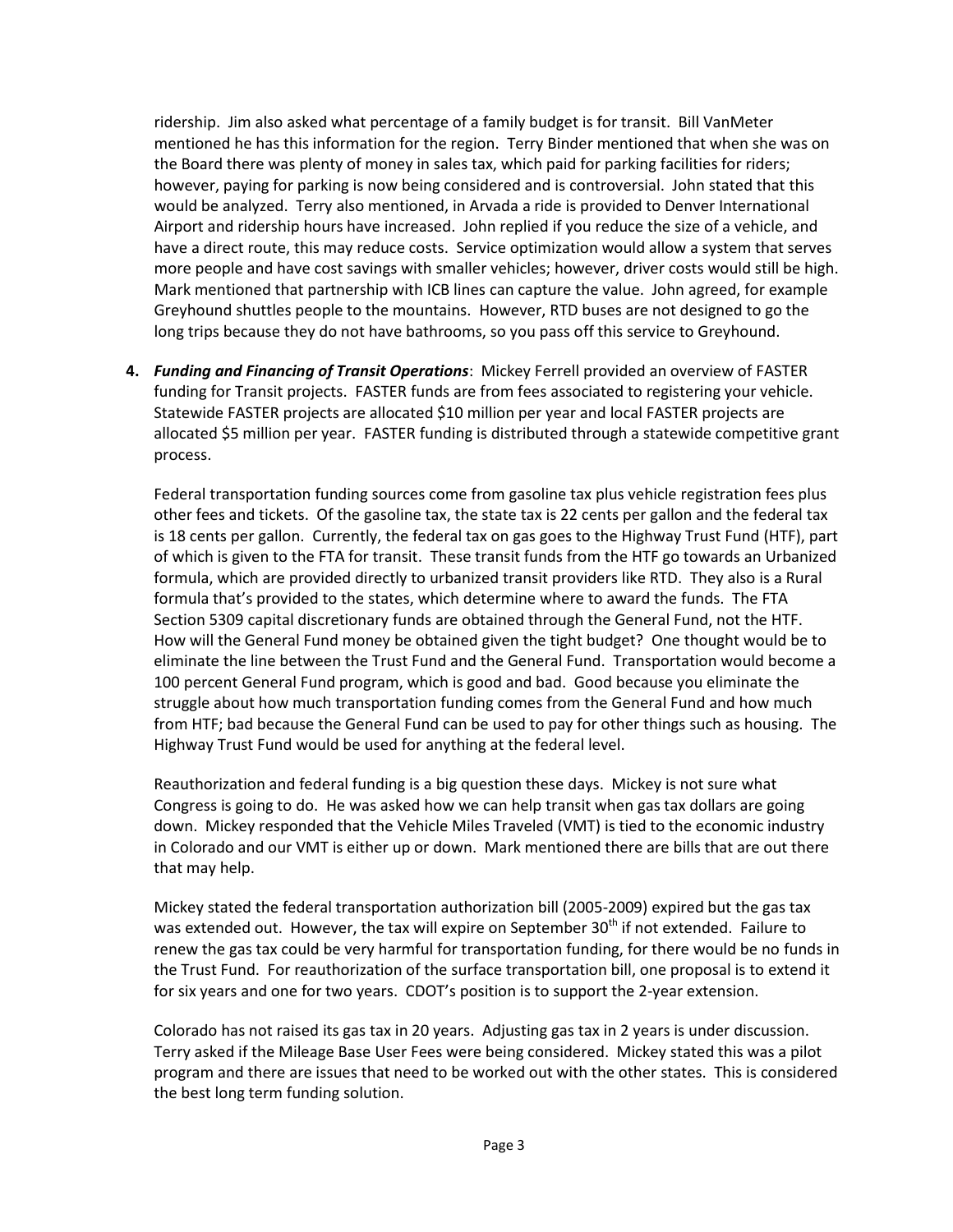Mickey touched on the Surface Transit Authorization Bill for railroad crossing and there is not much rail funded through the Passenger Rail Investment and Improvement Act (PRIIA) bill. The American Recovery and Reinvestment Act (ARRA) bill kicked off the High Speed Rail Program and how it would be funded. Jonathan Hutchison mentioned there were two pots of money: PRIIA and ARRA, which provided \$12 billion. Tom Mauser asked if any money was taken off the top of the federal gas tax after the funds were allocated, as happened in Colorado. Mickey stated 10 percent of the total funds are taken off the top for safety, research, and the administration of the program. Mickey concluded the CDOT portion of the presentation and Jonathan Hutchison continued with a presentation on Amtrak's funding.

Jonathan provided a PowerPoint presentation on Amtrak's funding, which includes federal support through appropriation and reauthorization and state support. A breakdown of Amtrak's finances was also provided. Amtrak is chartered by Congress as the nation's intercity passenger rail, which began in May 1971. The majority of route miles are on tracks shared with freight trains. Amtrak covers 76 percent of operating costs with ticket revenue. Total revenue covers 85 percent of operating costs and Congress' annual appropriation covers 15 percent. Amtrak reports 28.7 million passengers in FY10, which is the highest ridership in Amtrak's history. Ridership has been up 6.7 percent for the past 20 consecutive months and is on pace for serving over 30 million passengers in FY11.

Federal support is received through an annual appropriation. Amtrak makes a request and Congress and the Administration negotiate the final amount. Approved federal funding is less than requested and is inadequate compared to the other modes. Amtrak's federal appropriation for 2011 was \$1.48 billion, compared to the Federal Transportation Administration (FTA) at \$10.3 billion, Federal Aviation Administration (FAA) at \$15.9 billion and Federal Highway Administration (FHWA) at \$42.7 billion.

The existing reauthorization legislation, known as PRIIA, provides multi-year funding targets for Amtrak, but not the funding. It creates a framework for an 80/20 federal capital matching program; however, only the framework is in place. PRIIA outlines the principles and values regarding Amtrak's roles, but the lack of clarity remains particularly regarding the need for a national system. PRIIA attempts to minimize the volatility of the "Amtrak Issue"; however, funding Amtrak remains as volatile.

In February 2009, Amtrak received \$1.3 billion in stimulus funds from ARRA of which \$977,909 was invested in Colorado. This funding allowed for capital projects in Grand Junction, Winter Park/Fraser, Glenwood Springs, Trinidad, La Junta, Granby, and Lamar. In 2010, Amtrak partnered with 15 states (CA, NY, MO, MI, ME, IL, WI, WA, VT, VA, TX, PA, OR, OK, NC), which provided operating and often capital support for shorter-distance trains. These services comprise more than half of Amtrak's departures.

Jonathan explained the impacts to underfunding intercity rail. Amtrak's fleet is old and needs replacement, and its age and size hampers ridership and revenue. Before 1997, Colorado was served by four Amtrak routes (Pioneer, Desert Wind, Southwest Chief, California Zephyr); today, only two remain (Southwest Chief, California Zephyr). Amtrak's ability to partner with states and host railroads on infrastructure improvement projects is extremely limited

In the forty years of Amtrak's existence, the federal government has invested a total of \$36 billion in the Amtrak system and \$10.5 billion in High Speed Rail. Between 1971 and 2008, the federal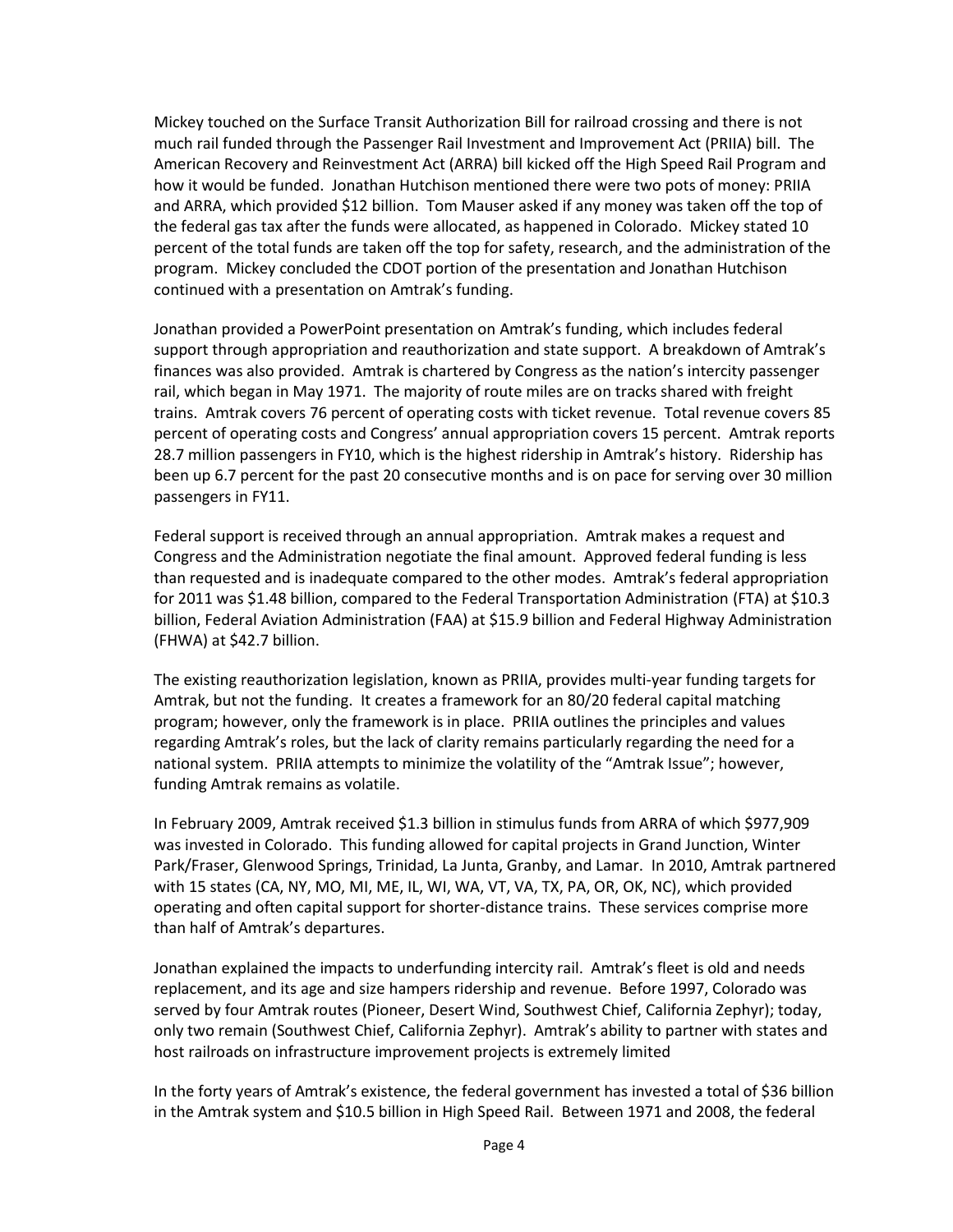government invested more than \$421 billion in aviation and over a trillion dollars in highways. Despite the chronic financial challenges, Amtrak's fiscal performance is far superior than most other transit providers.

Jim Souby commented about system costs being built-in to provide the operation. Jonathan stated that \$46 million to reduce or eliminate a line does not save the same amount of money. The loss of revenue is greater than the loss of cost of operations. Jonathan was hesitant about giving an exact percent of cost savings, because rails are still there and eliminating 12 trains doesn't change the facility. Terry Binder commented that Amtrak runs with freight rail. Jonathan clarified that while Amtrak often gets priority on the freight line, sometimes it has to wait on a siding for a freight train to pass. Jonathan mentioned the appropriation decreased because two lines were eliminated. It's the condition of the infrastructure and trying to partner with states to allow Amtrak and freight to run effectively. The network is breaking down, making this largely a federal issue. Mark talked about how to preserve the Southwest Chief, which requires track upgrades in three states: Kansas, Colorado, and New Mexico. The cost for track upgrades for all three states is in the range of \$200 million. Amtrak wants the upgrades; however, if the states are unable to provide funding one option would be to bypass Colorado. Jonathan stated that Transit does not have a Rail Title and Amtrak would like to see a Rail Title in the authorization.

**5.** *Freight and Longer Combination Vehicles Follow-up*: Wendy Wallach provided an updated on the Freight and Longer Combination Vehicles (LCV) discussion at the last TRAC meeting. Wendy talked to Herman Stockinger to determine how to proceed with follow-up discussions and TRAC policies. CDOT would like to hear the recommendations from TRAC regarding policies affecting freight. Pete will lead the discussion at the October TRAC meeting.

Pete will coordinate with the Short Line for the October TRAC Agenda. Mark was concerned about the delay in the T&I Spring Retreat and the 2040 Statewide Transportation Plan and modal integration is part of that. Mark mentioned the T&I Committee will have new members next month and a new committee for us, and we need to push this and not wait next fall. Craig Blewitt asked if there were any written information to give the T&I. Ann said she would take time to sit and talk to T&I and share information with them. Mark suggested we invite the T&I Chairman to our fall meeting.

- **6.** *Towner Line Status*:Wendy provided an update on the Towner Line. CDOT will receive funds from the sale of the Towner Line and the funds will be deposited into the State Rail Bank. Indications are the governor may take the funds and deposit them in the General Fund to offset the state deficit. If that is the case, CDOT will discuss the options with TRAC. Pete was unclear why the State Rail Bank was created; Wendy stated it was to support state rail and rail use. Mark clarified that the funds were initially deposited into the General Fund and transferred to the State Rail Fund. Jason Wallis mentioned that legislative action would be needed to take the funds back.
- **7.** *Railroad Communication:* Jason Wallis provided a handout on CDOTs Freight Rail Activities. He discussed the current programs, which included Section 130, also known as the Highway-Rail Crossing program, and the Crossing Inventory program. The Federal Highway Administration (FHWA) is responsible for public grade crossing issues that affect highway safety. FHWA provides guidelines and standards for the correct design of grade crossings, the assessment of safety at the grade crossing, and appropriate placement of traffic control devices at and on the approach to a grade crossing. Jason also touched on administrative activities such as abandonments and the requirements for notification and annual reporting, and the Towner Line.